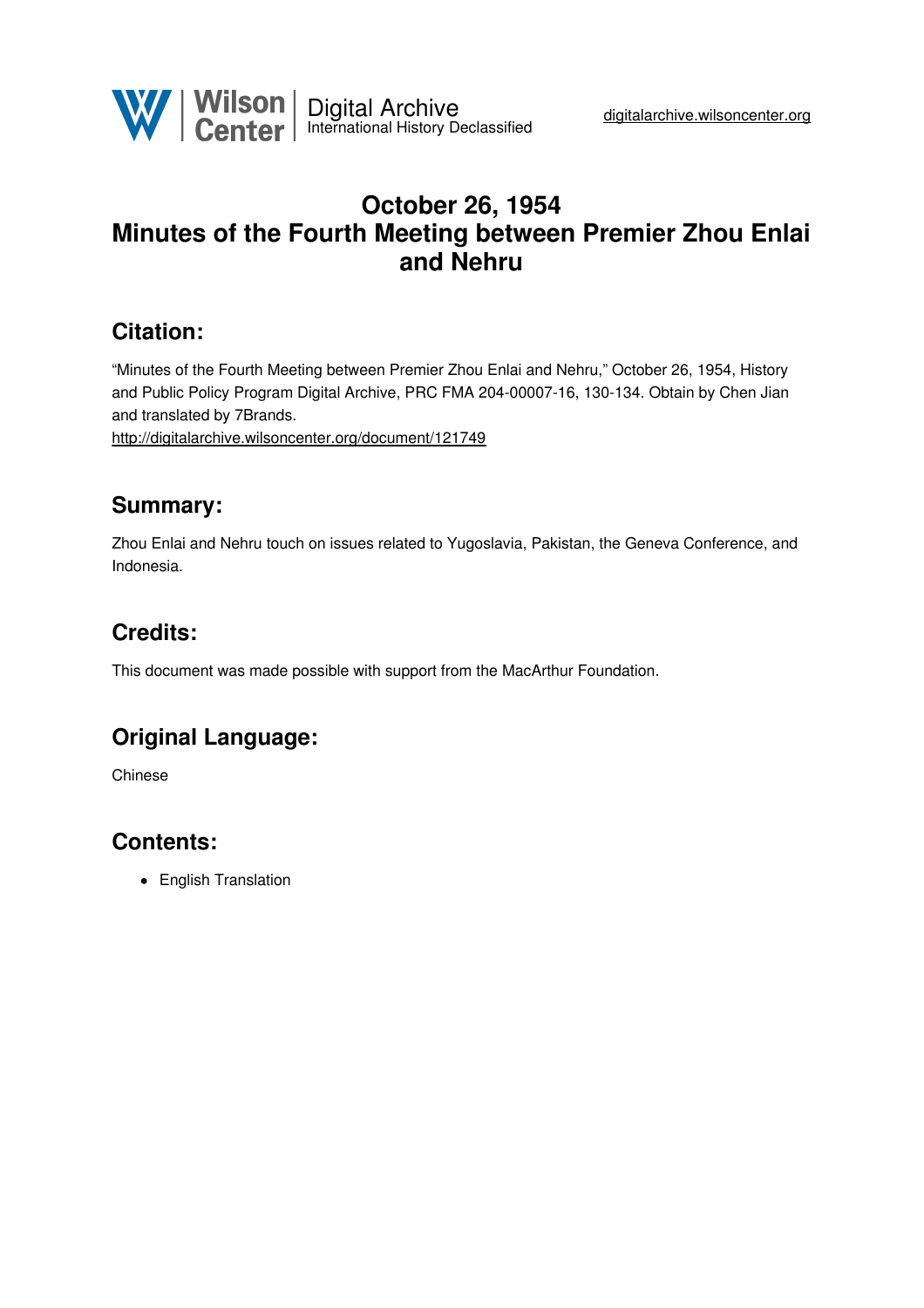#### **Minutes of Premier Zhou Enlai's Fourth Meeting with Prime Minister Nehru**

(Not Reviewed)

Time: 26 October 1954, 3:45 pm-4:20 pm

Place: Hotel

China's accompanied attendee: Pu Shouchang (interpreter and recorder)

India's accompanied attendees: Pi-lai [sic], Nedyam Raghavan, Bai-chun-hui [sic] (interpreter)

**Nehru:** I would like to talk with you about two or three issues.

First, with respect to the Indonesian prime minister's invitation for you to visit Indonesia, I said you had better go there after the situation was clear. I thought about this matter later. Judging from the situation, as far as I know, no new incidents will occur. So if it is convenient for you, it is worthwhile for you to visit Indonesia. Of course, it will depend on other issues.

**Zhou:** I have talked with the Indonesian ambassador about this issue. The visit seems unlikely to happen this year because there are only two months left. In November, I have to manage work in China because I cannot manage some work, especially the Five-Year Plan, when I'm abroad. As you know, the targets for our Five-Year Plan have not been determined yet. In December, Burma's prime minister U Nu will visit China, and the Communist Party of China will hold a meeting. So, maybe my visit to Indonesia will fall next year, and I have told the Indonesian ambassador this expectation. The Indonesian ambassador said his president would be unavailable to visit China until next year. As for the specific time, we think we may visit Indonesia first.

**Nehru:** The second issue is only mentioned to remind you. Some changes have taken place in Pakistan. The Constituent Assembly was dismissed, and the cabinet was dismissed by the governor. The Pakistani prime minister was left in office to maintain the situation. Therefore, the political position of the prime minister has been greatly weakened. It is said that the election will be held soon. All these [circumstances] indicate Pakistan's crisis. The third issue I would like to talk about is that Yugoslavia's marshal Josip Broz Tito will visit India in two or two and a half months. He is of course welcome to visit India, but his visit this time is not to discuss some specific issues.

**Zhou:** As for Yugoslavia, I would like also to air my opinion. Recently, Yugoslavia has held generally good attitudes, and it conveyed its willingness to work toward world peace. Yugoslavia also showed some positive attitudes; for example, it does not agree to European secession. Yugoslavia has expressed its willingness to establish normal relations with China, and China will consult with Yugoslavia with respect to this issue. We will not refuse but will cooperate with any country that is willing to work for world peace. Mrs. Vikram Pandit said she would visit Yugoslavia, and I hope you will motivate Tito when he visits India this time.

**Nehru:** I would like to mention another issue. As you know, Canada made a proposal in the United Nations. Later, France, the United Kingdom, and the United States agreed to make the proposal with Canada, although the United does not attach great importance to the proposal. Now, the Soviet Union also wants to join them as a proposer. Our representative played a part in assistance, and he obtained some explanations and statements of the two parties' stances. We offered a little assistance in a friendly manner.

**Zhou:** This is the first time that the four powers and Canada have made a joint proposal in the United Nations with India's assistance. This indicates that the Soviet Union has the intention for reconciliation. The United Kingdom and France hold a good attitude, but the United States holds a bad attitude even under such circumstances. We know such issues take time.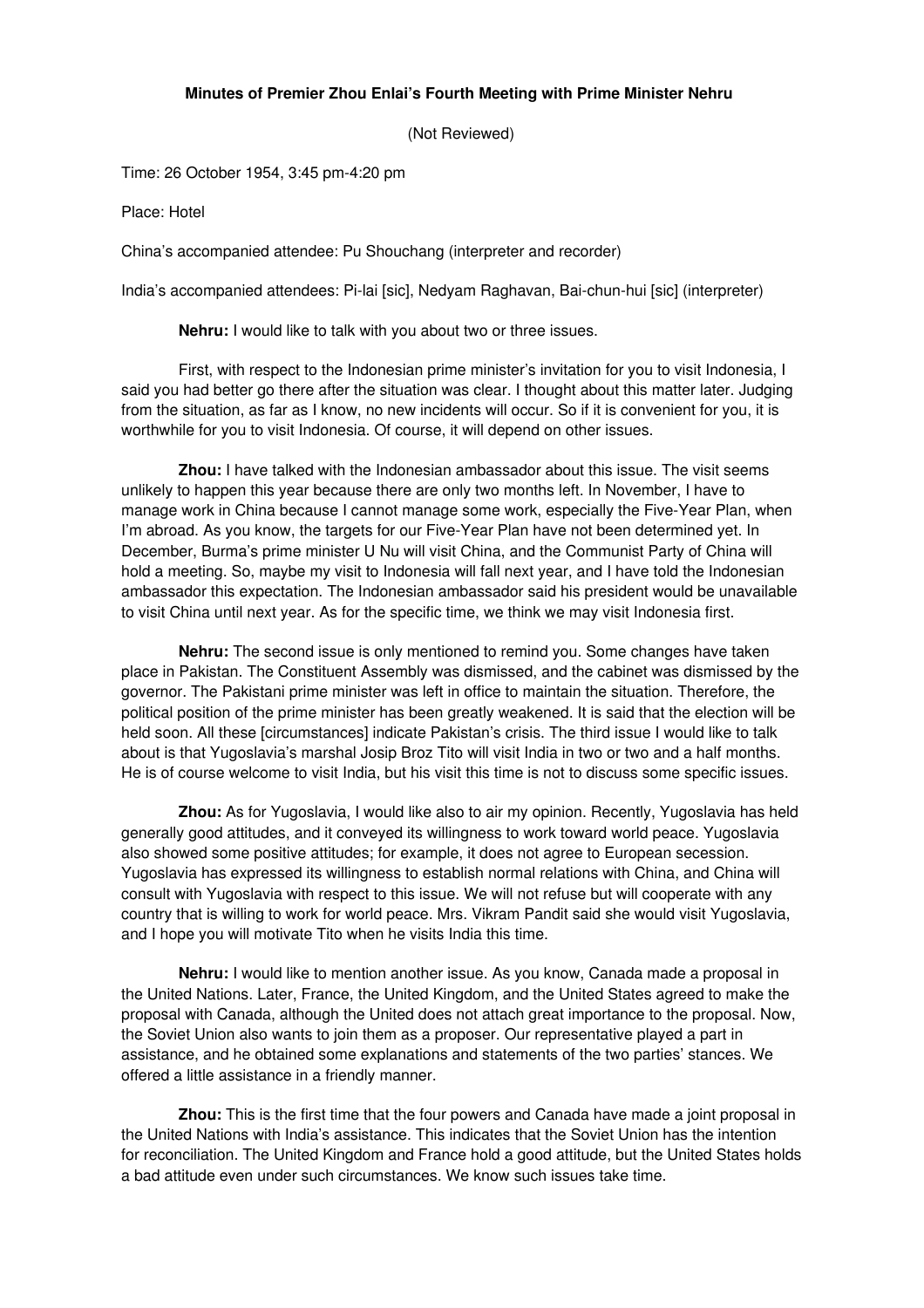**Nehru:** In addition, I would like to talk about the Korean issue. I have reported your opinions to Mr. Krishna Menon. I received his telegram reply this morning. He said sixteen countries were drafting a report. The report had not been signed and remained a draft. But the United States had already had some disputes with the United Kingdom and some other countries. The United States insisted that the United Nations supervise the election of North Korea, but China and North Korea will not agree to this practice. The United Kingdom hoped the United States would agree in not a very rigid way so that the United States would not be fettered by itself. We hope that the report just states the facts and makes no suggestions; otherwise, it will trigger some disputes. We hope the United Nations will avoid making any decision in this respect. We think this way will lead to success.

**Zhou:** You mean this report will make no suggestions?

**Nehru:** If there are some suggestions, such suggestions will be bad. This will make the United Nations admit that the Geneva Conference is continuing.

Mr. Menon thinks that it is unadvisable to suggest holding another conference. Consultations shall be made before a conference is held. After the way-out is found, it is feasible to consider continuing the Geneva Conference or holding a conference similar to the Geneva Conference. But we are willing to deem that the Geneva Conference is continuing rather holding a new conference.

You suggested that India attends the conference. We think it is unadvisable to take this as a condition because difficulties will arise. The best way is to resume the Geneva Conference first and then to propose suggestions at the conference rather than any country proposing suggestions.

**Zhou:** If it is possible to hold the Geneva Conference again, the second step is to invite India and other Southeast Asian countries, and this is a good way. But this way is on the precondition that the Geneva Conference can be held again.

**Nehru:** Our whole ideas are as follows. First, we think the Geneva Conference is continuing and has not ended yet, so this will make the United Nations indirectly accept our stance. Second, the Armistice Commission for Korea should continue to exist. Third, the United Nations should not pass any rigid resolutions or proposals because such resolutions or proposals will hinder our progress.

**Zhou:** I absolutely agree.

**Nehru:** You have said that the conference may be held in Geneva or New Delhi. Some difficulties may arise in holding the conference in New Delhi, and holding [the conference] in Geneva would be a better choice.

**Zhou:** Holding it in Geneva is fine, but it does not seem proper to discuss Asian issues not in Asia but in Geneva. But we will not disagree if the two parties intend to hold the conference in Geneva.

**Nehru:** We are willing to hold the conference in New Delhi, but we hope that misunderstandings or difficulties will not arise.

**Zhou:** After the recent political changes, how is Pakistan's future? Although it is difficult to make predictions, I would like to learn about your opinion.

**Nehru:** It was recently said that Pakistan will hold an election. But in my opinion, they are not eager to do so because they want to maintain the status quo. Pakistan's last government did so, and it did not resign until it could no longer maintain the situation. They attempted to have more time in power by promising to hold the elections soon. And the draft of the constitution has been